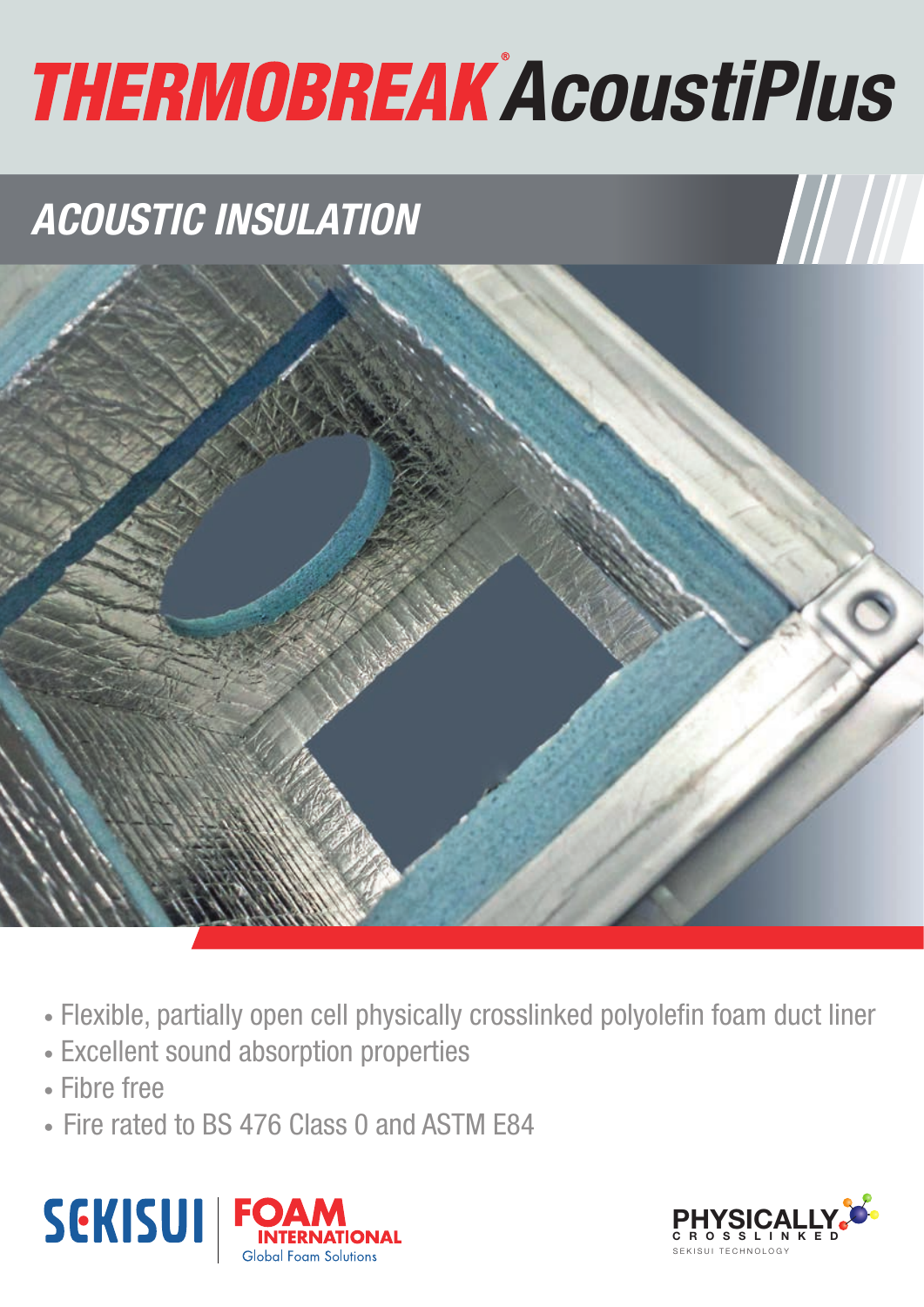



Thermobreak® is the leading and most innovative polyolefin foam thermal insulation available to the HVAC and Building industry worldwide. Thermobreak's<sup>®</sup> performance is unsurpassed.

Developed in Australia over 30 years ago, Thermobreak® is manufactured using our proprietary physically crosslinked closed cell polyolefin foam technology, invented and commercialised by the Sekisui Chemical group in Japan. Laminated with reinforced foil and adhesive backing, Thermobreak® is widely recognised as the global leader in polyolefin insulation.

Thermobreak insulation is manufactured to ASTM C1427 Standard.

# A New Generation Duct Liner

Thermobreak® AcoustiPlus is a new generation physically cross-linked polyolefin foam based duct liner. It is fibre-free and meets international fire and smoke standards. It demonstrates excellent acoustic properties, even at low thicknesses. It has extremely low water absorption thus preventing bacterial growth and odours commonly associated with fibrous based duct lining. Thermobreak AcoustiPlus is supplied with reinforced aluminium foil and is available with a pressure sensitive adhesive backing.

## Compliance to International Fire & Smoke Standards

Thermobreak® Acoustiplus complies with major international fire and smoke standards

- British Standard BS 476 (Class 0):
- Australian Standard AS 1530.3;
- ASTM E84 (25/50)

## Engineered To Perform

Thermobreak AcoustiPlus solves tight clearance issues by providing excellent acoustic absorption, very low thermal conductivity and low water vapour permeance at a low thickness. Thermobreak Acoustiplus is easy to cut, available with a repositionable adhesive backing and fibre free resulting in a fast, easy and mess free install.

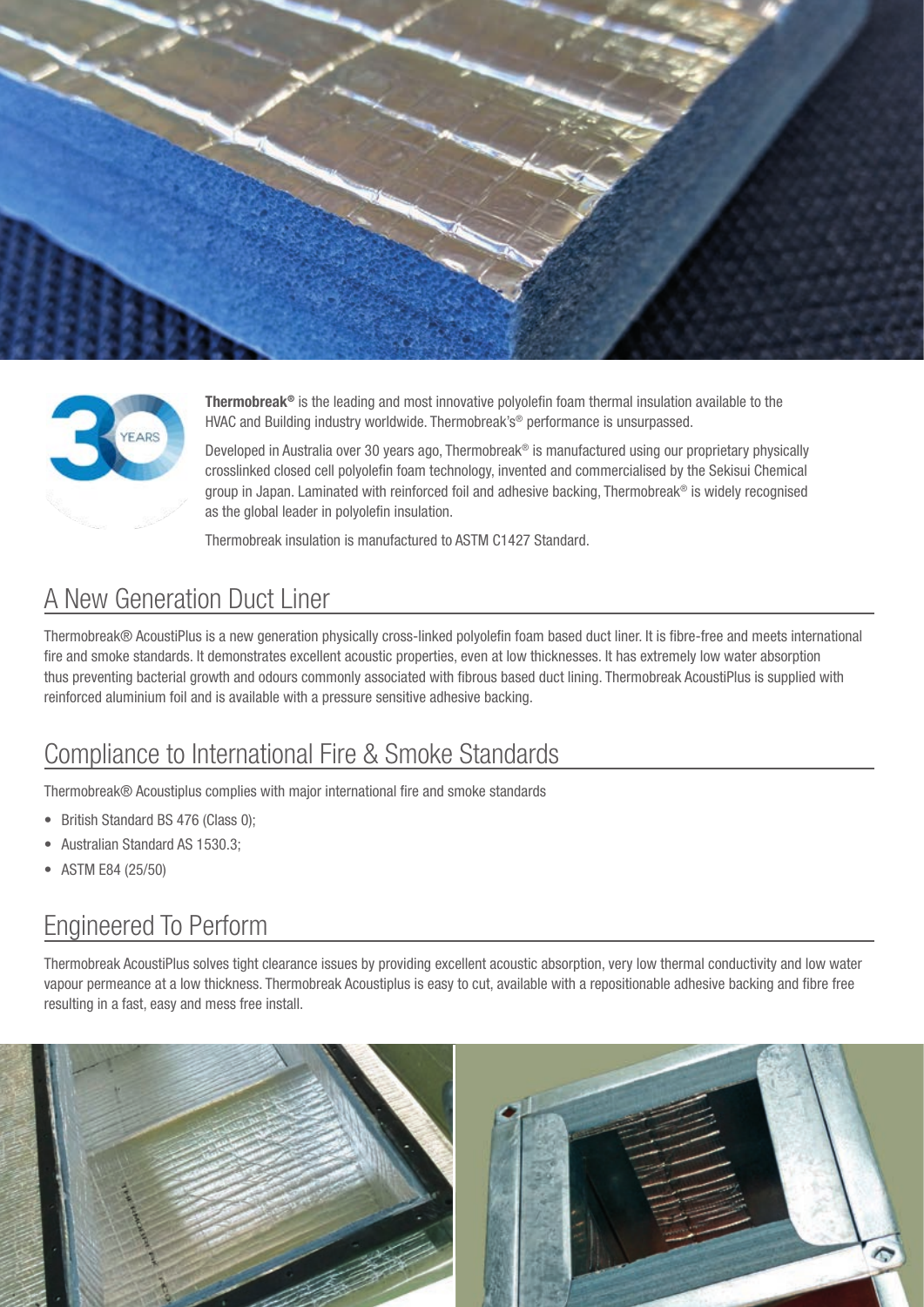

### Software Design Selection

• AcoustiCalc computer selection program provides noise reduction analysis based on dB input, insulation thickness and length of duct lining.



# Health, Safety & the Environment

- Completely user friendly and does not emit fibres or dust during installation or in service.
- Non-irritant, odourless and does not support bacterial growth.
- Anti-Microbial & Low VOC for improved indoor air quality.
- Completely user friendly and does emit fibres or dust during installation or in service.
- Green Star compliant, Zero Global Warming Potential (GWP), made without ozone destroying agents such as CFCs or HCFCs.
- Manufactured under a certified ISO 14001 Environmental Management System.